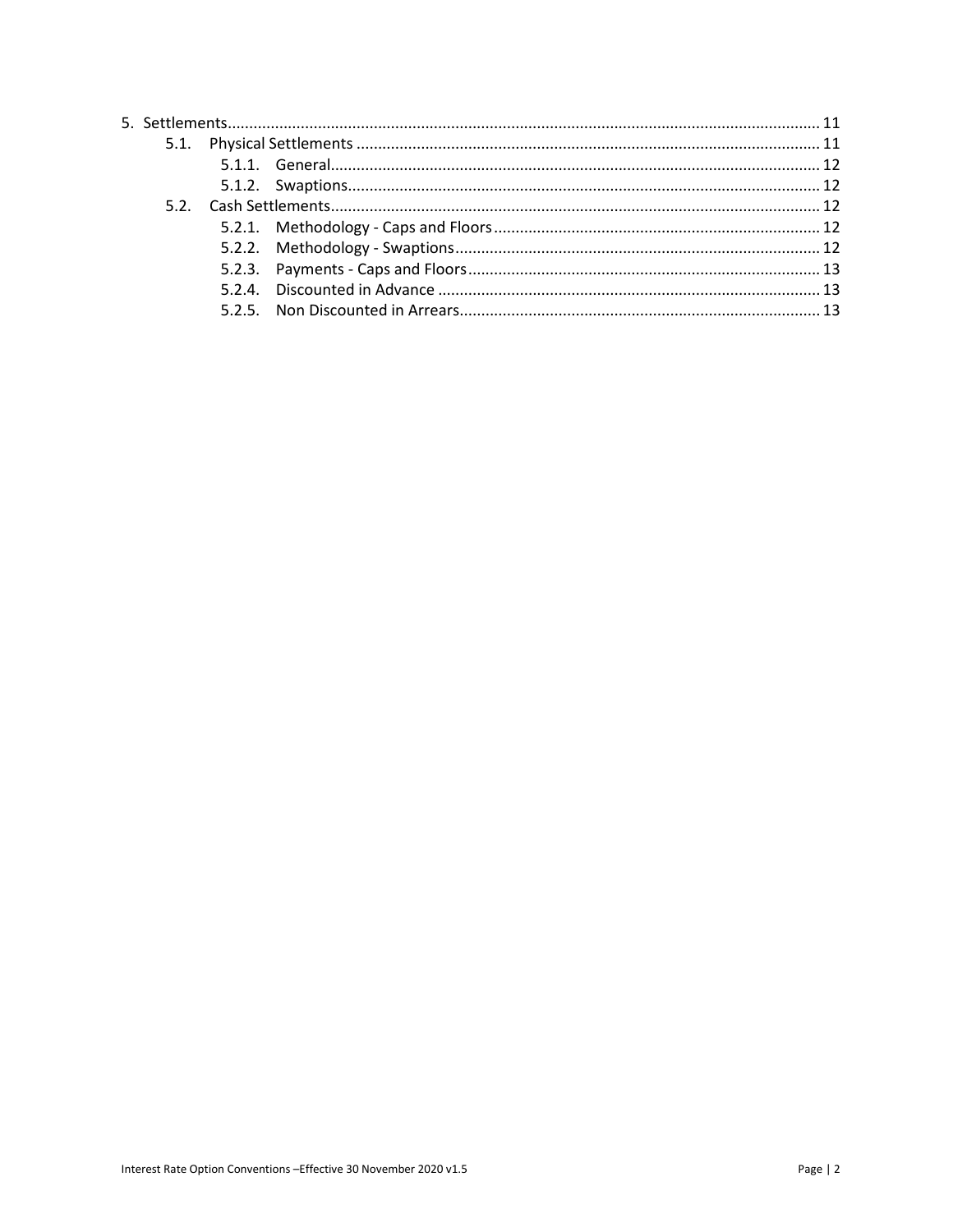# <span id="page-2-0"></span>**Preface: AFMA Code of Conduct**

AFMA promotes efficiency, integrity and professionalism in Australia's financial markets. The AFMA Code of Conduct (the Code) clearly articulates the ethical principles for minimum acceptable standards of behaviour and supports responsible decision making by firms and individuals engaged in financial markets activities.

All AFMA Financial Markets Members and Partner Members<sup>[1](#page-2-1)</sup> are expected to observe the Code and operate with integrity, professionalism and competence. The Code is designed to support behaviors that put the interests of clients, the firm and the wider community ahead of personal or individual interests, and promotes confident participation by users in Australia's OTC markets.

The Code is presented in two parts - the **Ethical Principles** and the **Guidelines**.

Market participants are reminded that they are generally expected to observe and adhere to the market standards and conventions<sup>[2](#page-2-2)</sup> as set out below when engaging in any form of market dealing.

<sup>1</sup> As defined in the AFMA Constitution

<span id="page-2-2"></span><span id="page-2-1"></span><sup>2</sup> The Interest Rate Options Conventions are maintained by the Interest Rate Options Committee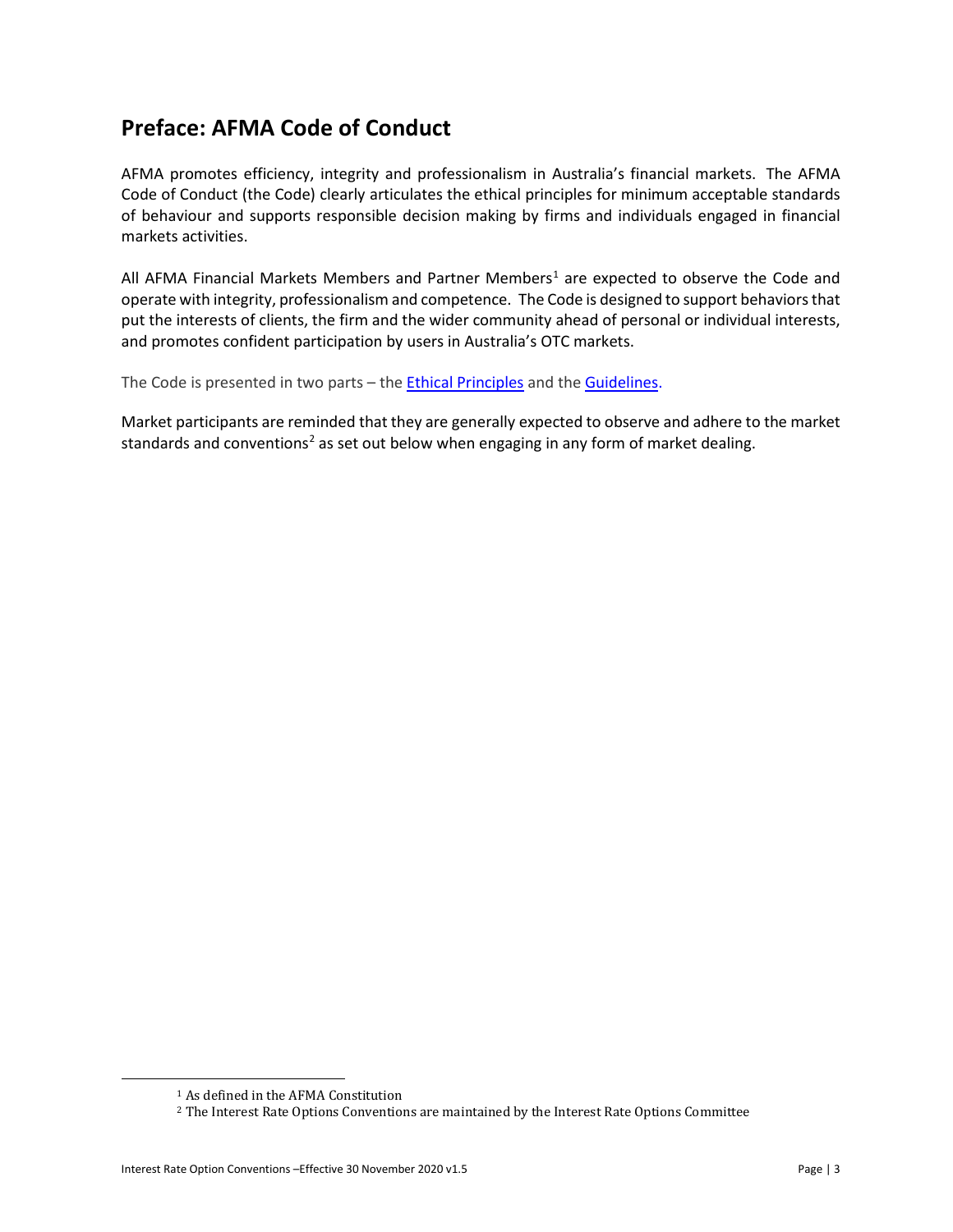# <span id="page-3-0"></span>**1. Description**

This market covers those transactions where the buyer of an interest rate option has the right but not the obligation to buy or sell a designated quantity of a specified interest rate product at a specified price or rate on or before a specified date. The buyer pays a premium for this right.

The predominant appeal of OTC options lies in the fact that the strikes, notional principals, expiry dates and times, type of option and the underlying swap characteristics can all be tailored to suit individual requirements. The benefit of having exact tailor-made risk management products is that interest rate exposures can be near-perfectly hedged.

The following market conventions provide a basis for the trading of OTC interest rate options. However, given the flexibility involved in this market the following conventions are able to be customised with each deal. Any characteristics which are contrary to the following conventions should be highlighted when the deal is executed and detailed in confirmation notices.

These conventions are specific to AUD OTC IRO products traded between AFMA members, and should also be applicable to all counterparties that trade or enter into AUD OTC IRO products. OTC IRO denominated in other currencies are considered to be subject to the specific conventions/rules governing those markets and products.

# <span id="page-3-1"></span>**2. Products**

All common interest rate options available in the Australian OTC market.

## <span id="page-3-2"></span>**2.1. Cap**

A cap is a series of options which places a ceiling on the level of interest rates on a floating rate borrowing. The seller will compensate the buyer on prescribed reference dates if the settlement index or rate (e.g. BBSW) is greater than the strike rate.

## <span id="page-3-3"></span>**2.2. Floor**

A floor is a series of options which protects the buyer from a fall in interest rates below a specified level. The seller will compensate the buyer on prescribed reference dates if the settlement index or rate is less than the strike rate.

## <span id="page-3-4"></span>**2.3. Swaption**

A swaption is an option over an interest rate swap. It gives the buyer the right but not the obligation to enter into a swap at some future date at a predetermined fixed rate. There are two types of swaptions which, may be either bought or sold:

• a payer swaption, which involves an option over a swap where the buyer would be paying a fixed rate if exercised, and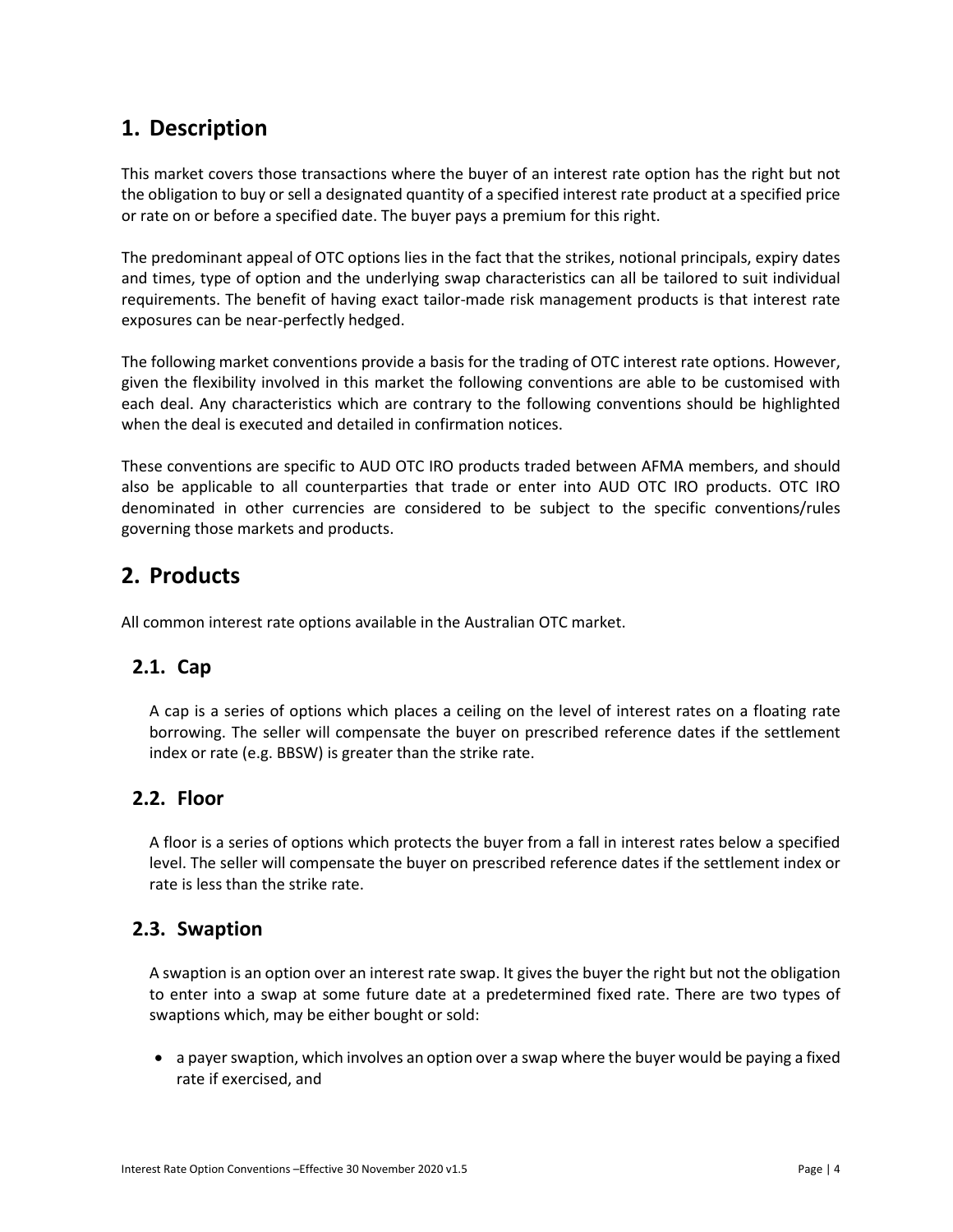• a receiver swaption, which is an option over a swap where the buyer would be receiving a fixed rate.

### <span id="page-4-0"></span>**2.4. Bermuda Swaption**

A derivative financial instrument that gives the holder the right, but not the obligation, to enter into an interest rate swap on any one of a number of predetermined dates. The holder may only exercise the option on one of these dates.

## <span id="page-4-1"></span>**2.5. Bond Option**

A bond option is an option over a physical bond usually a commonwealth government or semi government bond. A bond swaption gives the buyer the right but not the obligation to buy (call option) or to sell (put option) a given bond at a specified rate on a specified future date.

# <span id="page-4-2"></span>**3. Dealing**

## <span id="page-4-3"></span>**3.1. Methods of Dealing**

Direct via telephone and brokers.

### <span id="page-4-4"></span>**3.2. Electronic Dealing**

Brokers, dealers and clients all may access markets via electronic trading platforms.

### <span id="page-4-6"></span><span id="page-4-5"></span>**3.3. Business Days**

#### **3.3.1. Good Business Day**

A good business day is defined as any day on which banks in the state of New South Wales (NSW) are open for business.

Australian OTC markets generally tend to operate in a reduced capacity on any NSW public holiday not similarly gazetted in Victoria.

#### <span id="page-4-7"></span>**3.3.2. Non Business Day**

A non-business day is defined as any day on which banks in the state of NSW are generally obliged or permitted to close, including Saturday and Sunday.

In general, AFMA recommends that transactions should not be negotiated for settlement or price fixing (rollover) on a non-business day.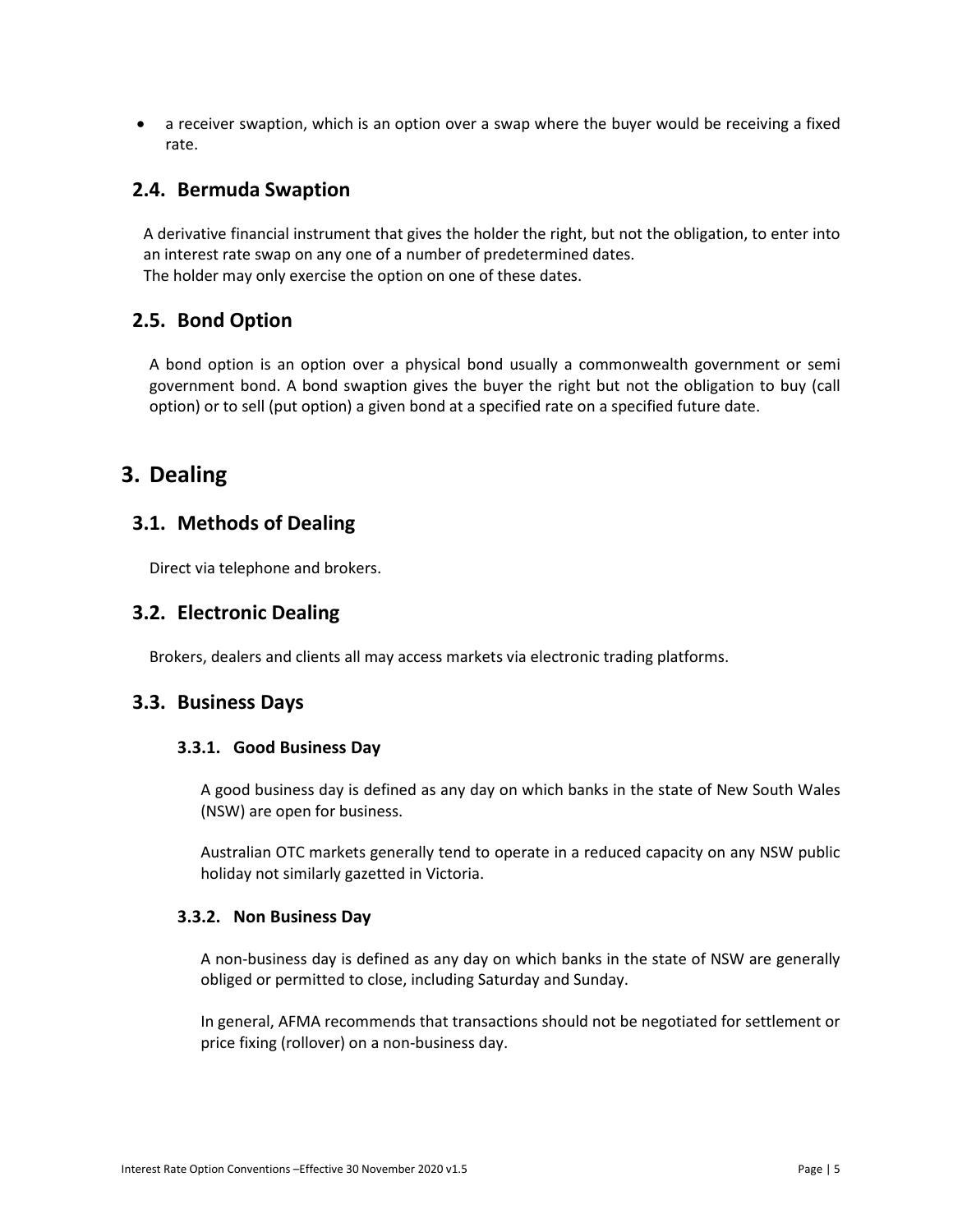| A\$m           | 1 <sub>y</sub> | 2y  | 3y  | 4y | 5y | <b>7y</b> | 10 <sub>y</sub> | 15y | 20y | 30y |
|----------------|----------------|-----|-----|----|----|-----------|-----------------|-----|-----|-----|
| 1 <sub>m</sub> | 200            | 200 | 100 | 50 | 50 | 50        | 25              | 25  | 10  | 10  |
| 3m             | 200            | 200 | 100 | 50 | 50 | 50        | 25              | 15  | 10  | 10  |
| 6 <sub>m</sub> | 200            | 100 | 100 | 50 | 50 | 50        | 25              | 15  | 10  | 10  |
| 1 <sub>y</sub> | 100            | 100 | 100 | 50 | 50 | 50        | 25              | 15  | 10  | 10  |
| 2y             | 100            | 100 | 75  | 50 | 50 | 25        | 25              | 15  | 10  | 10  |
| 3y             | 100            | 75  | 50  | 50 | 50 | 25        | 25              | 15  | 10  | 10  |
| 4y             | 75             | 75  | 50  | 50 | 50 | 25        | 25              | 15  | 10  | 10  |
| 5y             | 50             | 50  | 50  | 50 | 50 | 25        | 25              | 15  | 10  | 10  |
| 7y             | 50             | 50  | 25  | 25 | 25 | 25        | 25              | 15  | 10  | 10  |
| 10y            | 50             | 25  | 25  | 25 | 25 | 25        | 25              | 15  | 10  | 10  |

# <span id="page-5-0"></span>**3.4. Standard Transaction Size (AUD million)**

#### **3.4.1. Bermuda Swaption**

<span id="page-5-1"></span>Standard Transaction Size: AUD 10 million

#### **3.4.2. Cap/Floor Straddles (CFS)**

<span id="page-5-2"></span>

| <b>Tenor</b> | <b>CFS Notional</b><br>(AUD million*) |  |  |
|--------------|---------------------------------------|--|--|
| 1y           | 200                                   |  |  |
| 2y           | 100                                   |  |  |
| 3y           | 50                                    |  |  |
| 4y           | 35                                    |  |  |
| 5y           | 25                                    |  |  |
| 6y           | 20                                    |  |  |
| 7у           | 20                                    |  |  |
| 8γ           | 15                                    |  |  |
| 9γ           | 15                                    |  |  |
| 10y          | 15                                    |  |  |

\*Unless otherwise specified when dealing, the CSA default currency for Cap/Floor Straddles will be AUD, with any premium adjustment agreed post-trade on a similar basis to Strikes.

#### **3.4.3. Other**

<span id="page-5-3"></span>Any other volume should be indicated when the quote is sought. Market parcels are based on a notional face value level for any market structure.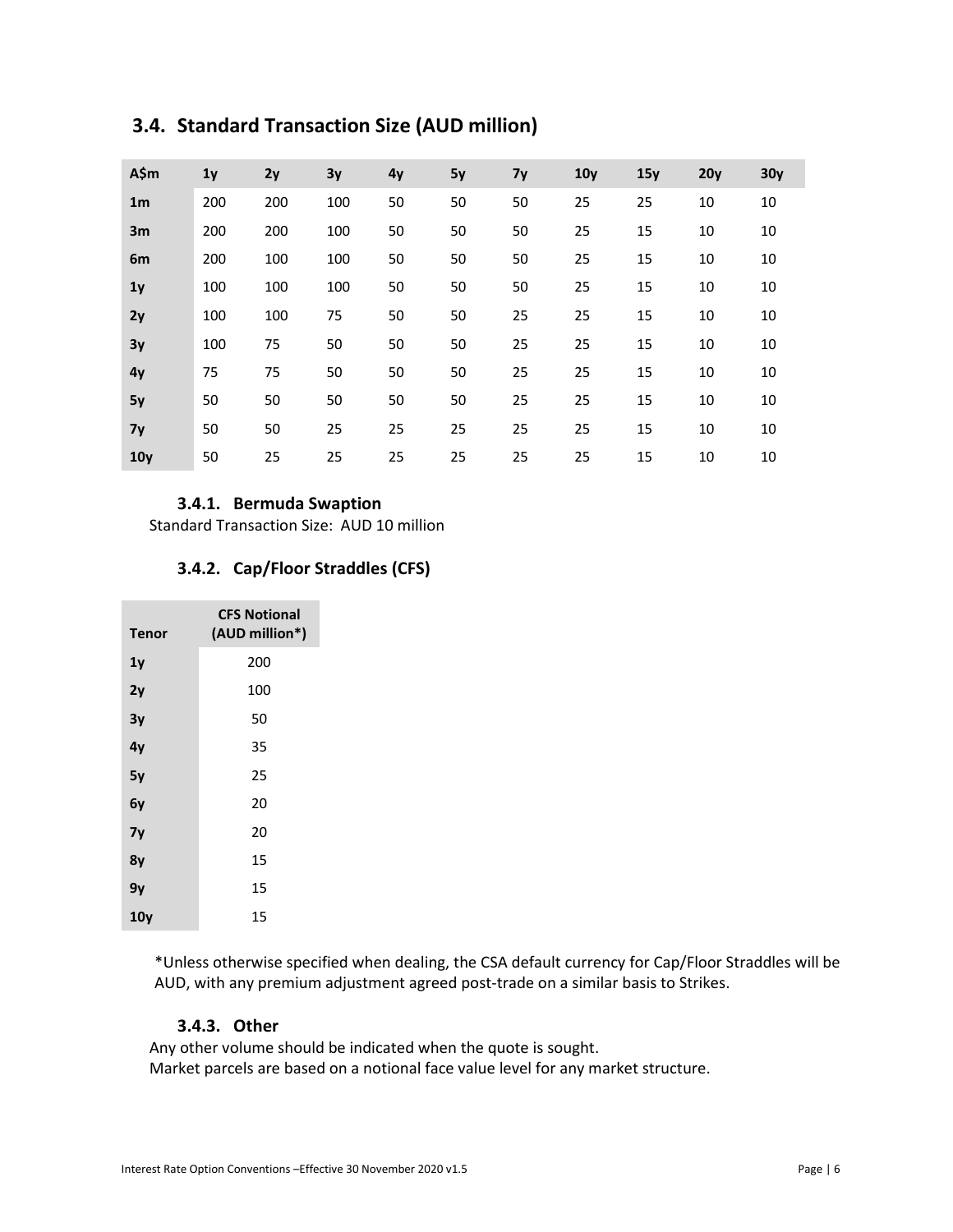## <span id="page-6-0"></span>**3.5. Two Way Pricing**

Not applicable.

## <span id="page-6-1"></span>**3.6. Quotation and Dealing**

Premiums for caps, floors and swaptions will be quoted in basis points based on price only. For example, if the notional principal of a trade is \$10 million and the premium payable is \$10,000, then the basis point quotation would be 10 basis points.

Start date for all spot starting caps and floors to be spot +3months

Bond option premiums will be quoted in AUD amounts per million dollars of principal.

Caps, floors and swaptions refer to the at-the-money rate as the swap rate for the underlying structure of the trade.

Bond options are quoted at-the-money against the spot price not against the forward bond price pertaining to the expiry date. Bond options can be requested as at-the-money-forward, meaning the at-the-money price is the forward bond price corresponding to the expiry date.

Swaptions and bond options will be European style unless American style is requested when the quote is given.

A 'Wedge' is quoted as Forward Cap/Floor Straddle (CFS) vs Forward Swaption Straddle unless otherwise bilaterally agreed between parties.

## <span id="page-6-3"></span><span id="page-6-2"></span>**3.7. Other Instrument Conventions**

#### **3.7.1. Forward CFS vs Forward Swaption Straddle (Wedge)**

Wedge premium is initially quoted assuming an Australian currency CSA, or as bilaterally agreed between parties. If the actual CSA currency between the counterparties is not AUD, the Wedge Premium may be adjusted to account for the difference.

Wedge premium (Forward CFS vs Forward Swaption Straddle) is payable on expiry of the Swaption, or as bilaterally agreed between parties.

### <span id="page-6-4"></span>**3.8. Basis**

Markets are quoted on Actual/365 basis unless otherwise specified at the time of trading.

Caps and floors are quoted on a quarterly basis.

Swaptions are quoted on a quarterly basis for maturities out to 3 years and on a semi-annual basis for maturities of 4 years and greater. Swaptions falling between the 3 and 4 year maturity will be negotiated between the two counterparties. This is in line with the corresponding conventions for swaps.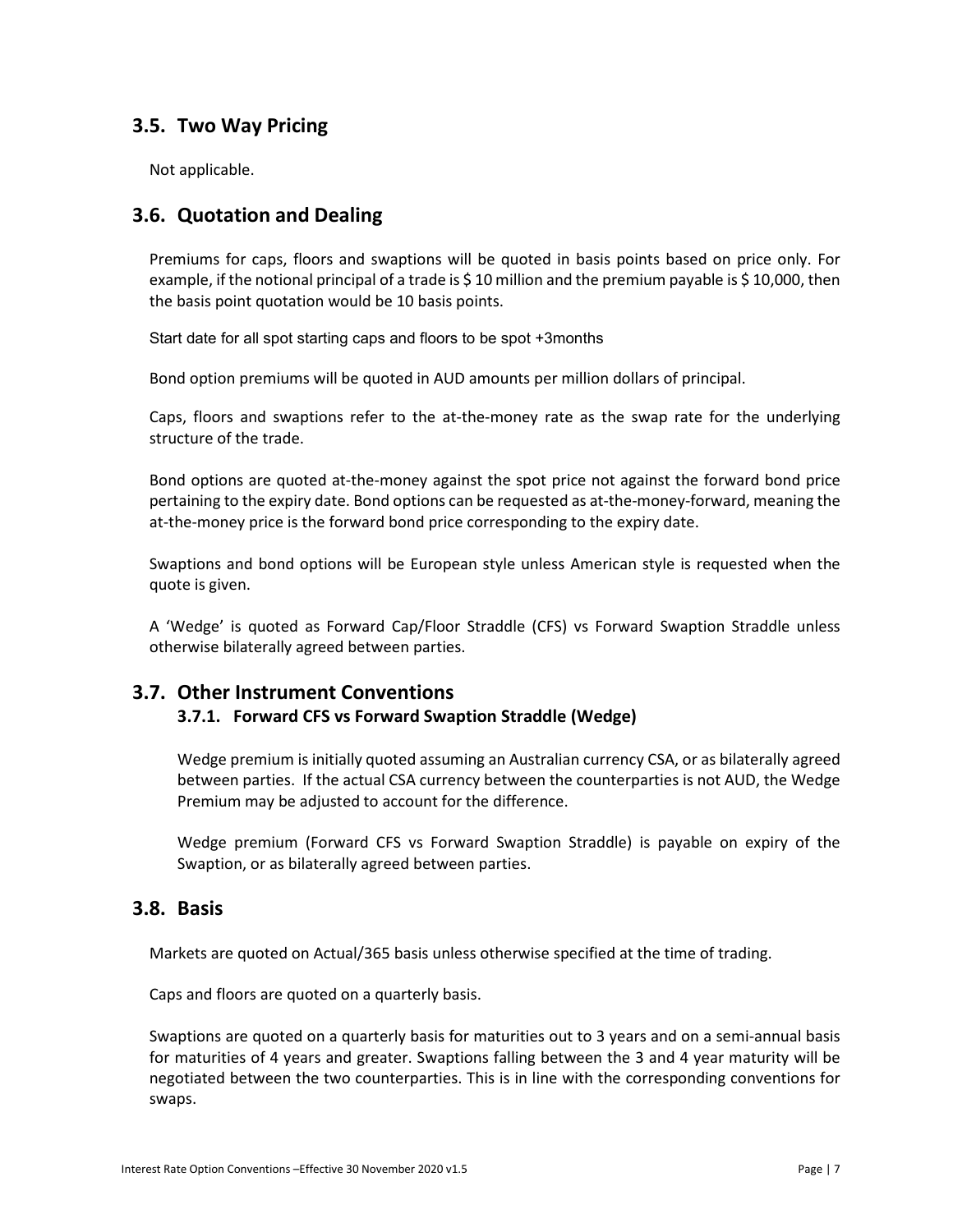# <span id="page-7-0"></span>**3.9. Maturity Conventions**

Refer Section 3.12 *Date Conventions*

## <span id="page-7-1"></span>**3.10.Settlement Rate or Index**

Caps and floors settle against BBSW, unless otherwise agreed at the time of trading.

# <span id="page-7-2"></span>**3.11.Premium Payment Date(s)**

Premiums are payable by the buyer to the seller.

- 3.11.1 **Bond options** premiums are payable 3 business days after the date of the transaction, except where the expiry of the option is in less than 3 business days when the premium is payable on expiry.
- 3.11.2 **Caps, floors and swaption** premiums are payable 2 business days after the date of the transaction, or by agreement on any other date or dates.
- 3.11.3 **Forward Premium Swaption transactions** premiums (i.e. where if exercised may or may not obligate the parties to enter into a centrally cleared swap transaction) are payable in the following manner:
	- 3.11.3.1 For cash settled swaptions, payable on the day after expiry.
	- 3.11.3.2 For physical settled swaptions, payable on the day of expiry.
- 3.11.4 Wedge premiums are payable in accordance with 3.11.3.1 and 3.11.3.2.

## <span id="page-7-3"></span>**3.12.Date Conventions**

"Following" (FOLL) is a business day (BD) convention whereby payment days that fall on a Saturday, Sunday or holiday (refer 3.3.2 non-business day) are deemed to roll forward to settle on the next good business day.

"Modified Following" (MODFOLL) is a business day convention whereby if the roll date or the end date payment day falls into the next calendar month due to the start date being at or near month end, the payment day rolls backward to the immediately preceding good business day.

|                    |                                                                       | <b>Structured Swaptions,</b>           |                                                              |
|--------------------|-----------------------------------------------------------------------|----------------------------------------|--------------------------------------------------------------|
| Date               |                                                                       | including Bermuda,                     |                                                              |
| Convention         | <b>Swaptions</b>                                                      | Range Accruals, et al                  | Caps / Floors                                                |
| <b>Expiry date</b> | T + Tenor (FOLL)                                                      | n/a                                    | n/a                                                          |
| <b>Start Date</b>  | Swap<br>Date +<br>Expiry<br>Offset<br>(1BD)<br>Spot<br>(FOLL)         | + Swap Spot Offset<br>T.<br>(1BD FOLL) | T + Start Tenor (FOLL) +<br>Swap Spot Offset (1BD)<br>(FOLL) |
| <b>End Date</b>    | Date<br><b>Start</b><br>$\ddot{}$<br>Underlying<br>Tenor<br>(MODFOLL) | Start Date + Swap Tenor<br>(MODFOLL)   | Start<br>Date<br>Tenor<br>$\ddot{}$<br>(MODFOLL)             |
| <b>Roll date</b>   | Underlying Start Date<br>(MODFOLL)                                    | Start Date (MODFOLL)                   | Start Date (MODFOLL)                                         |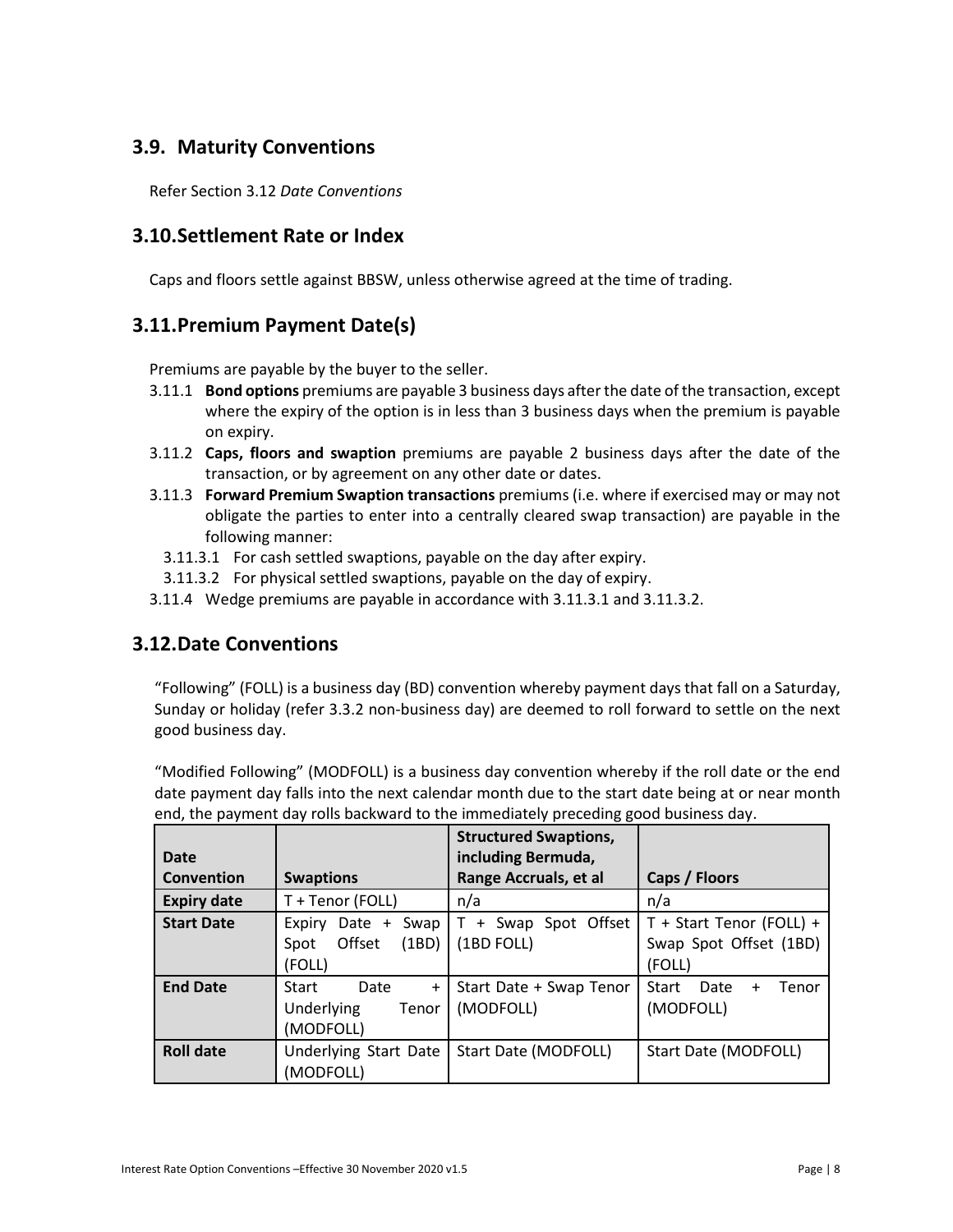| <b>Termination</b> | n/a | 1BD (Preceding) | n/a |
|--------------------|-----|-----------------|-----|
| Option Notice      |     |                 |     |
| <b>Period</b>      |     |                 |     |

### <span id="page-8-0"></span>**3.13.Broker Conventions**

Refer t[o Section 3.6.](#page-6-1)

When dealing through brokers prices should be expressed in terms of spot value premium and not option implied volatility.

All prices quoted to brokers should be basis a price in the underlying asset with the exchange of delta hedge. The size and type of the delta hedge should be agreed prior to the time of dealing.

Dealers requiring no exchange of delta hedge should identify the quote as no basis.

**In instances where a dealer has submitted prices to multiple brokers and is subsequently simultaneously dealt on current unrevoked prices, the dealer must, subject to credit availability, honour and transact in the minimum market parcel (as described in section 3.4 of the Conventions) with each impacted broker.**

## <span id="page-8-1"></span>**3.14.Confidentiality**

On request brokers should pass the size of counterparty deals to other market participants as they occur (and) in a timely manner. Refer to the **AFMA Code of Conduct**.

## <span id="page-8-2"></span>**3.15.Credit**

The ability to deal is subject to credit constraints/limits. Dealers should advise the counterparty if they are unable to deal because of credit limits as quickly as possible. The transaction is not finalised until both parties have agreed with the other party that credit is available. Both parties have the right to request a change in the price of the deal until the time that credit limits have been finalised.

## <span id="page-8-3"></span>**3.16.Exercise of Options**

Exercise will be automatic for caps and floors if the reference rate is above the cap rate or below the floor rate on the reference date. Notwithstanding automatic exercise, it is considered best practice for the options buyer (owner) to also notify the seller of an in-the-money option at expiry time rather than rely on it being automatic.

In the case of physically settled on-the-run swaptions, a fallback exercise (as per ISDA Definitions) should apply. In the case of other swaptions and bond options it will be the responsibility of the buyer to notify the seller, by expiry date, whether they intend on exercising the option. It is good market practice for the seller of a swaption or bond option to call the buyer if at expiry time the seller believes the option to be in-the-money and the buyer has not notified the seller of their intention to exercise the option.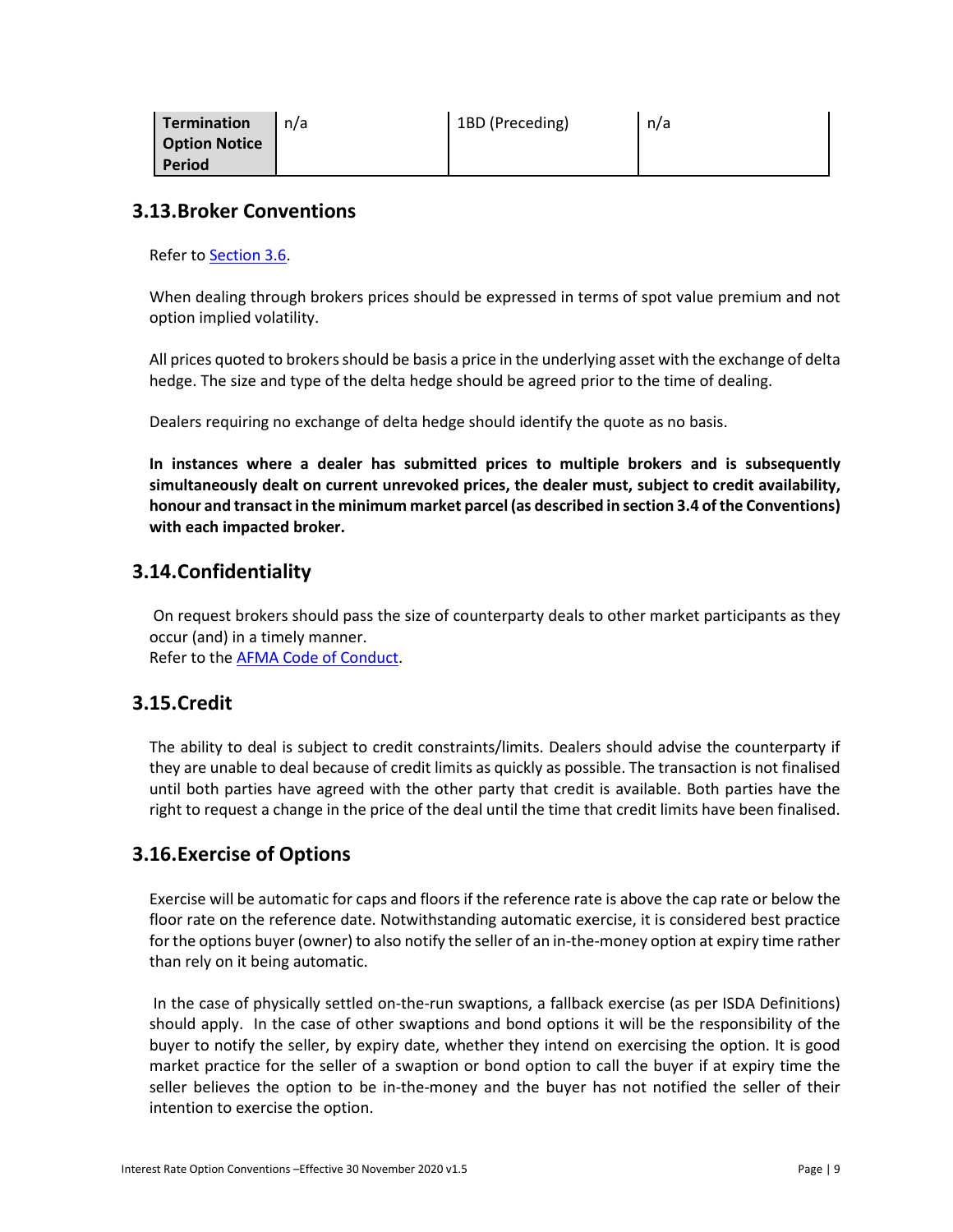In the case of swaptions the right of the buyer to exercise the option ceases at 10:00am AEST on the expiry date. Note that the expiry time is 10:00am on the date of expiry regardless of when notification of exercise is given. Any other expiry time should be indicated when the quote is given.

For bond options the right of the buyer to exercise the option ceases at 3:00pm AEST on the expiry date. Note that the expiry time is 3:00pm on the date of expiry regardless of when notification of exercise is given. Any other expiry time should be indicated when the quote is given.

In the interbank market a buyer of an option intending to exercise that option must exercise that option for the full notional value of that option. Partial exercise of options is not acceptable unless agreed at the time of dealing.

### <span id="page-9-0"></span>**3.17.Data Source**

Not applicable.

### <span id="page-9-1"></span>**3.18.Pricing Formulae**

Not applicable.

# <span id="page-9-2"></span>**4. Confirmations**

### <span id="page-9-3"></span>**4.1. Timing**

Confirmations are to be provided as soon as possible after the details of the transaction are agreed. Generally, this should take place within 24 hours of dealing.

### <span id="page-9-4"></span>**4.2. Confirmation Standards**

The initial confirmation for this type of product supplements and forms part of the ISDA Master Agreement, and therefore the transaction must be confirmed using the standard form of confirmation.

#### <span id="page-9-5"></span>**4.3. Transaction Information**

The complete transaction information must be confirmed. The confirmation must include all applicable items from the list below:

#### <span id="page-9-6"></span>**4.3.1. Caps, Floors and Collars**

- Trade Date
- Date of ISDA Master Agreement
- Fixed Rate Payer (i.e. the Buyer)
- Fixed Amount
- Fixed Rate Payer Payment Date(s)
- Floating Rate Payer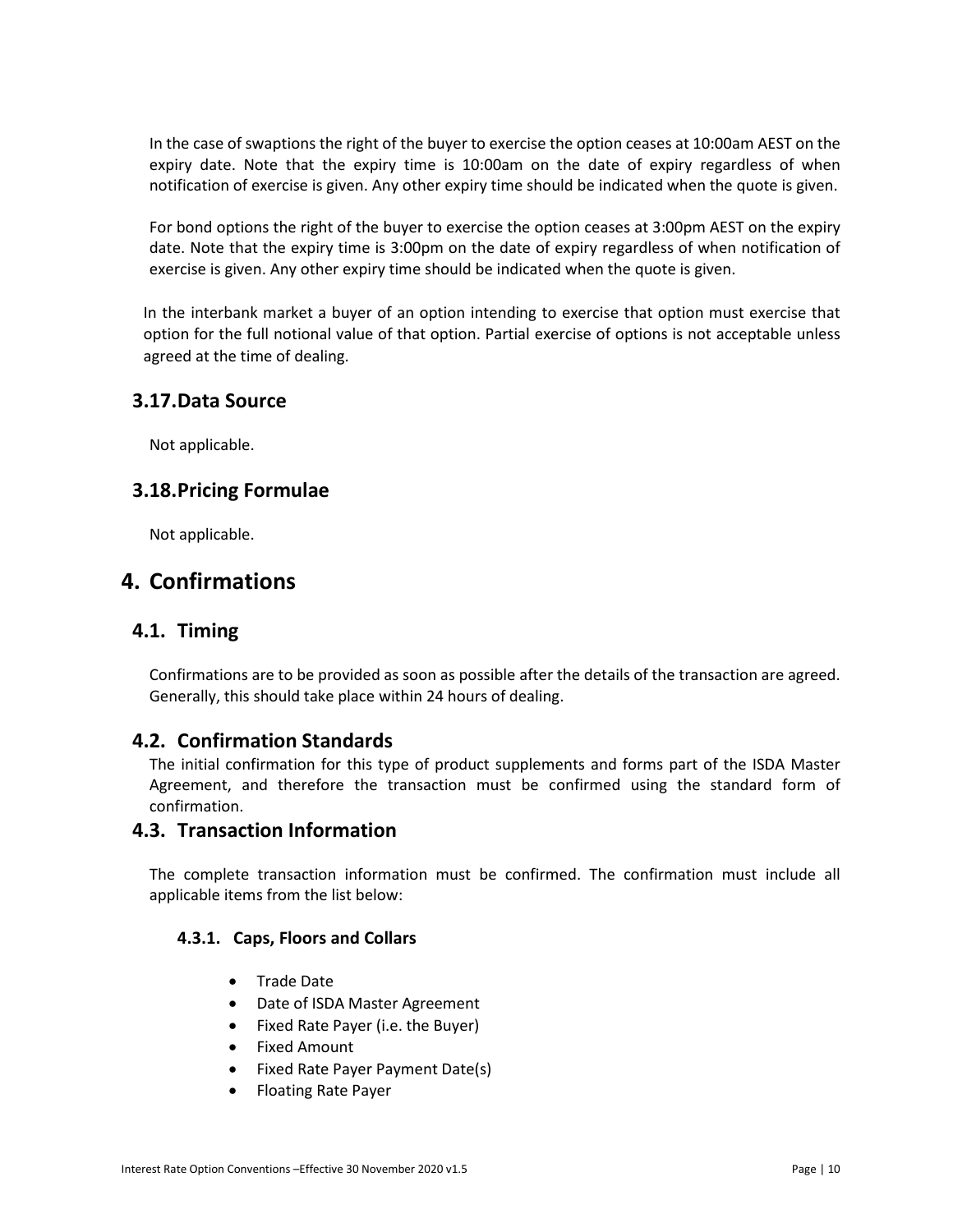- Notional Amount(s) and Currencies
- Effective Date
- Termination Date
- Cap Rate
- Floor Rate
- Reset Date
- Payment Date for each Party
- Business Day Convention
- Day Count Fraction

If the *2006 ISDA Definitions* have been incorporated into the Master Agreement with a counterparty, "FRA Yield Discounting" will apply to all cap, floor and collar transactions. However, because these products pay interest in arrears, the confirmation should specify that "'FRA Yield Discounting' will not apply".

#### <span id="page-10-0"></span>**4.3.2. Swaptions**

- Trade Date
- Date of ISDA Master Agreement
- Buyer
- Seller
- Premium
- Premium Payment Date
- Procedure for Exercise
- Settlement Terms
- All details of underlying Swap Transaction (refer to section on Swap Transactions)

#### <span id="page-10-1"></span>**4.3.3. Bond Options**

- Trade Date
- Date of ISDA Master Agreement
- Option Style
- Option Type
- Buyer
- Seller
- Premium
- Premium Payment Date
- Procedure for Exercise
- Settlement Terms
- All details of underlying Bond

# <span id="page-10-2"></span>**5. Settlements**

### <span id="page-10-3"></span>**5.1. Physical Settlements**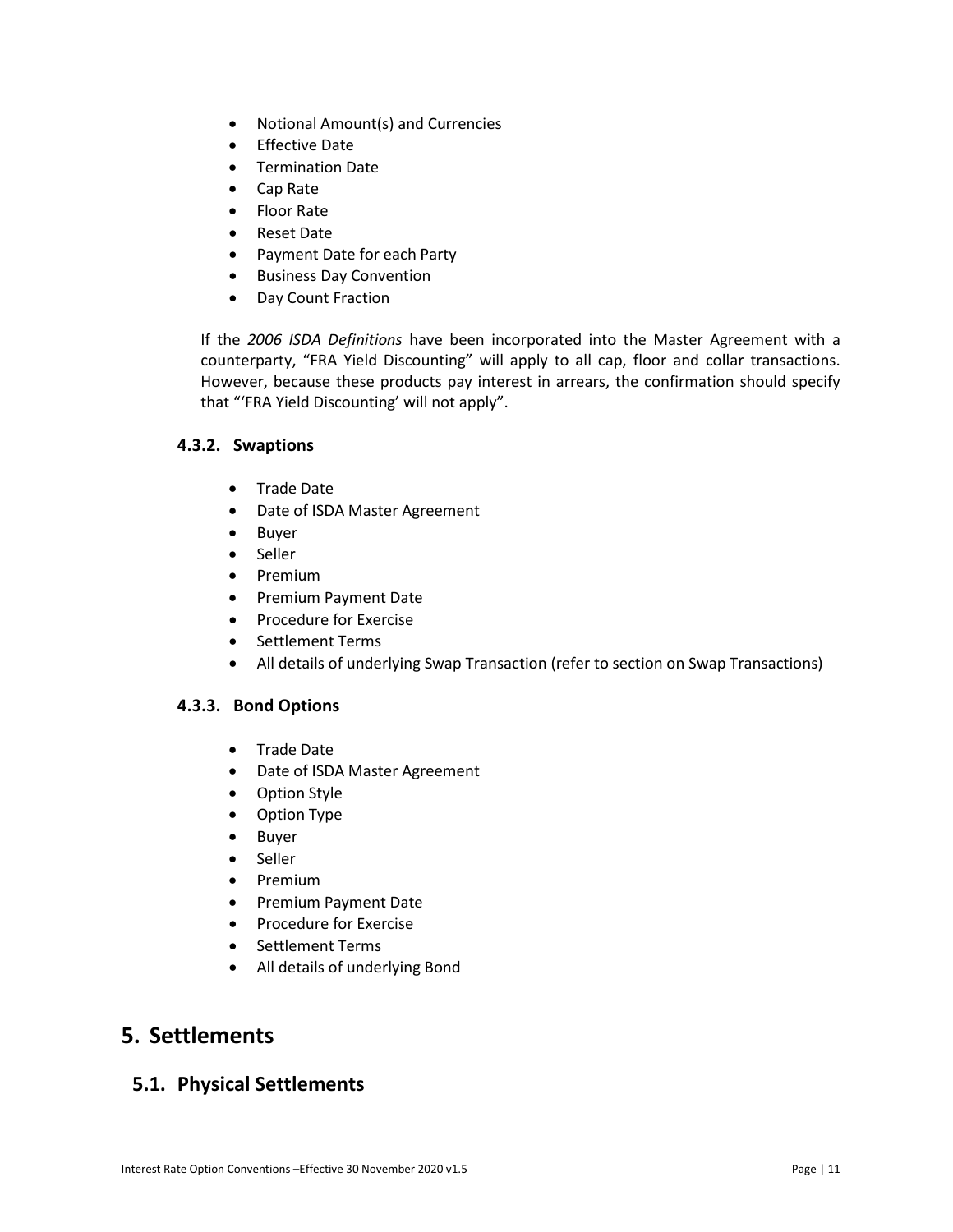#### <span id="page-11-0"></span>**5.1.1. General**

Settlement of bond options and swaptions will be by physical delivery unless cash settlement is agreed between the parties at the time of the deal.

The settlement conventions of the underlying markets will apply for swaptions and bond options unless otherwise agreed. For example, delivery of a ten year commonwealth bond will take place 2 business days after the exercise of a bond option, i.e. will follow the T+2 settlement convention as applicable to the underlying markets.

#### <span id="page-11-1"></span>**5.1.2. Swaptions**

With an exercised swaption the swap will commence in 1 business day unless otherwise specified. On the exercise date the swaption buyer may exercise the option and will execute the underlying swap transaction with the swaption seller. The settlement of this swap transaction proceeds as with any normal swap (which may include EFP). It is advisable to have the swap start date at least 1 business day after the exercise date to ensure smooth settlement procedures.

### <span id="page-11-3"></span><span id="page-11-2"></span>**5.2. Cash Settlements**

#### **5.2.1. Methodology - Caps and Floors**

The cash settlement style for caps and floors will be non-discounted in arrears. Bond options will be par methodology and swaptions will be zero coupon methodology unless otherwise specified.

#### <span id="page-11-4"></span>**5.2.2. Methodology - Swaptions**

At the exercise time, the swaption buyer may exercise the option which requires the swaption seller to make a cash payment that is equal to the difference between the present value of the underlying swap at the swaption strike rate and the present value of the swap at current market rates.

The swaption buyer and seller should mutually agree the market rate for the specified swap as well as the appropriate cash settlement amount. If agreement cannot be reached the matter is determined by reference to a panel of market participants (usually 3-4) or to the index specified. The panel of market participants or index must be specified at the time the swaption is dealt. If one or more of the panel has ceased to trade in the market when a market rate is required another market participant may be substituted by mutual agreement of the counterparties to the deal.

The average of the panel valuation, or the index itself, will provide a market rate for the specified swap. The calculation of the cash settlement amount is made on a zero coupon basis in the same way as a swap assignment.